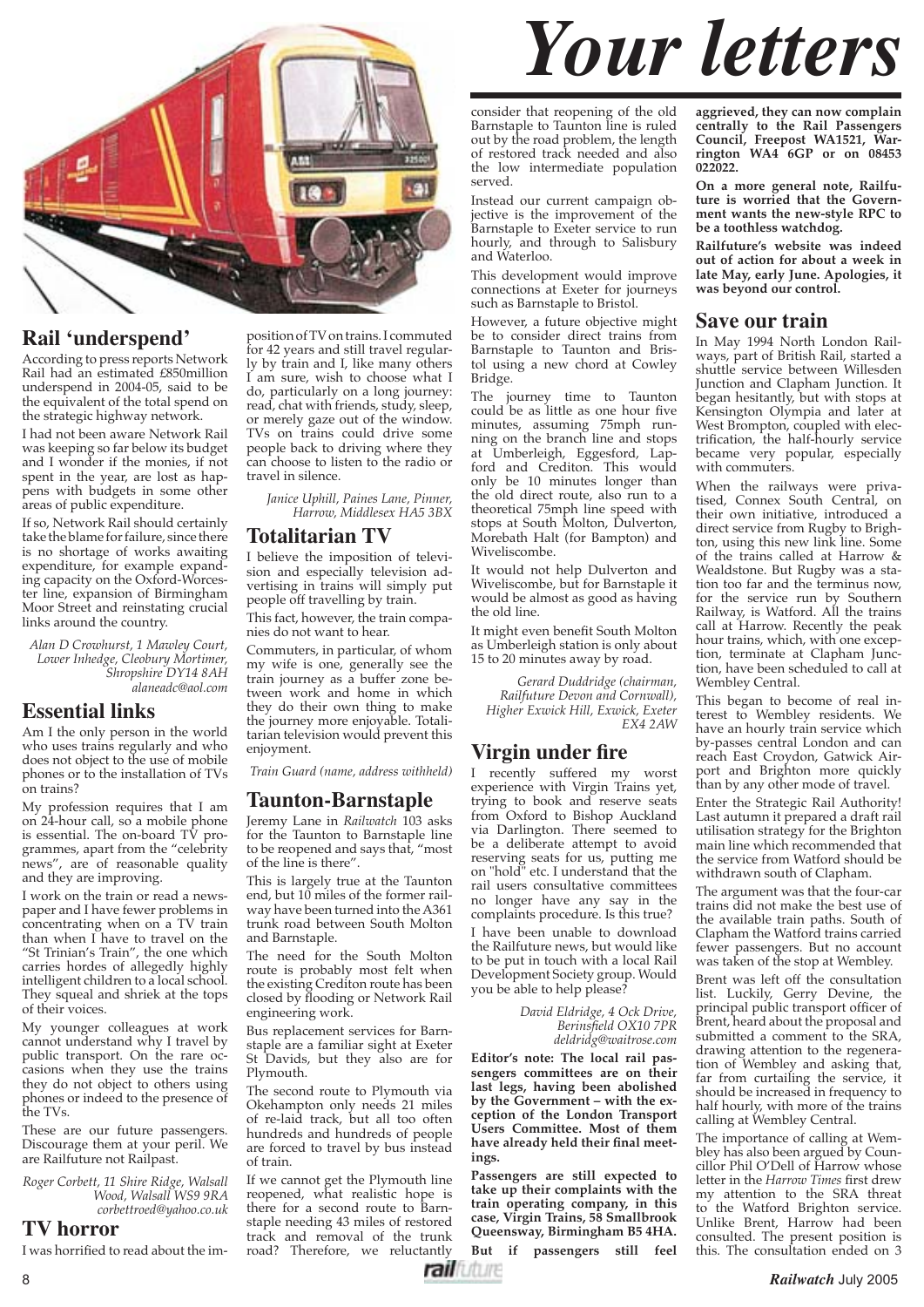December. The final recommendations covering all Brighton line services are now with Alistair Darling, the Secretary of State at the Department for Transport.

Although the recommendations are confidential (why?) it would appear that the service beyond Croydon is still under threat. Mr Darling's decision was expected in April. This will not be the end of the story. A new timetable could not start before next year and will be subject to negotiation with the train operator. So there is still time to write to our MP Barry Gardiner.

Any resident who feels like trying the Watford-Brighton service can obtain a timetable from South Kenton and have a day out in Sussex – or maybe just in Croydon. Compared with the shaky Bakerloo trains or the shabby Silverlink, the Southern Electrostars are a revelation of air-conditioned smoothness. This train service is worth saving.

Transport for London will press for the retention of the service south of Clapham Juntion.

> *David Pearson, 56 Windermere Avenue, Wembley HA9 8RY pearsonwinder@waitrose.com*

#### **Dutch example**

I've just returned from a week cycling in Holland where stairs to station platforms are typically complemented with tracks up the side to allow you to push a bike up.

Being fully laden with two panniers and camping kit it took a bit of effort to get up and felt a little unstable coming down, but the unburdened locals seemed to use them with grace and agility.

As the cost of installing a track should be relatively cheap, maybe we should campaign for them in Britain.

*Andrew Rodgers, 13 Gowlett Road, Peckham, London SE15 4HX* 

#### **Cycle protest**

In *Railwatch* 103, you published an article entitled "French cycle of success" about the new French AGC Regional trains claiming to be able to carry bicycles.

Well to my mind hanging up a bike on a hook by its poor front wheel is no way to carry a bike!

I had the bad experience of this on an English Adelante train, where one is forced to do this to a bike, due to the mean-spirited cramped design of the designated area.

To a serious cyclist with a proper touring bike loaded with two panniers this was a most stressful experience. I had to first unhook my carefully attached panniers, and then somehow find the strength to heave my bike on to this horrible high-up hook. This could also cause potential damage to the bike's front wheel.

I've got no illusions about this new breed of train operators. I know they only want to make as much profit as they can, and so, into their trains, they attempt to cram as many bodies as they can. Spaceconsuming things like cyclists just eat into their profits and so  $cy$ -



*The AGC train and, inset, the latest version of its rubber-fronted cousin for the Oresund link between Denmark and Sweden*

# **SUCCESS**

*Your article entitled "French cycle of success" amused me. The AGC regional express train was developed not in France, but in Denmark, based on the IC3 diesel multiple unit and the ER4 electric multiple unit, and in co-operation with British Rail. It was designed to provide a train which could run for long distances but stop at many towns and junctions en route, which in Denmark are on average 20 miles apart.*

*Designed by Jens Tougaard, the fi rst three-car diesels were tested in 1989, with cumputer-control, Gresleystyle bogies, automatic couplings and air-cushioned rubber noses, designed for speedy splitting and joining of trains.*

*By 1991, all Danish intercity trains were IC3 and were widely welcomed by passengers, with average speeds, including stops, of 70mph and a top speed of 110mph.*

*By 1995 there was a 25kV electric version with better* 

clists are quietly and insidiously designed out of the system. Make things so difficult for them and then they'll stop coming (and using up all that profitable space with their bikes!). Incidently, there are cyclists and there are passengers, and the former is considerably inferior to the latter. So the French don't seem to have succeeded any more than the British.

*Catherine Barber, 24 Firgrove Court, Hungerford, Berkshire RG17 0DD kate@catbarber.plus.com*

#### **Tsunami plea**

On behalf of Redeem, the mobile phone and printer cartridge recycling company, I would like to say a heartfelt thank you to everyone who has given their support to our recent Tsunami Recycling Appeal. Readers have helped us to raise over £5,000 for the Disasters Emergency Committee's Tsunami Earth*acceleration than the diesels.*

*The Danish parliament has decided to electrify all main lines but by 1999, Danish engineers had devised a way to run the diesel and electric trains in multiple formations. I believe this is unique in the world.*

*By 1997, a two-car diesel version was being produced – at Derby – for private railways.*

*A dual-voltage version was also produced for through running between Denmark (25kV) and Sweden (15kV).*

*The French AGC pictured in Railwatch is basically an IC3 with low-fl oor like the IC2 but with a closed, instead of rubber, nose.*

*The electric version is between 40-60% more fuel effi cient, depending on whether the power station exploits its waste heat or not. In Denmark, all power stations produce district heating from waste heat.*

> Erland Egefors, Denmark egefors@yahoo.dk

quake Appeal. Those who donated were one of over 100 companies and more than 1,900 individuals who helped out the appeal.

We asked the public to send us their old mobile phones and empty printer cartridges to be recycled – and in return we pledged to give money to the DEC. We are delighted with the response so far, with our total currently standing at  $£4,300$  – and as a company deeply committed to its charity work, we have contributed a further £700.

This money will go to areas affected by the disaster via the DEC's member agencies, with the DEC ensuring it reaches those who need it most. The Disasters Emergency Committee is appealing for outstanding donations to be banked, so if you requested a freepost bag to donate a mobile or cartridge, please endeavour to return it as soon as possible. Although the Tsunami Recycling Appeal is coming to a close, there's still plenty of opportunity to help charity and the environment through recycling. Why not recycle to raise funds for one of our other partner charities? Many of the UK's charities felt an impact on their funds when public attention was diverted to the tsunami disaster – so now's your chance to help them out.

Our partners include Marie Curie Cancer Care, Royal National Institute of the Blind, Children's Hospice Association Scotland, Roy Castle Lung Cancer Foundation, Northern Ireland Hospice Care and the Royal Society for the Protection of Birds. Whether you want to make a one-off mobile phone or cartridge donation, or you want to make regular donations from your workplace (which we collect free), we'd be delighted to hear from you. All you have to do is visit www. recyclingappeal.com and choose a charity, or call 08712 50 50 50.

*Rob Morton, Corporate Responsibility Executive, Redeem plc robm@redeemplc.com*

#### **Inching forward**

I become a pensioner this year, but to get a decent job I found I needed to know metric. Rail vehicles and track maintenance are metric these days, and so are new light railways and the Channel Tunnel rail link.

So please continue using metric with the odd mile (in brackets) thrown in where required. We are promoting modern day travel.

*Colin 'Inky' Hills, 59 Oak Tree Drive, Totteridge, London N20 8QJ inkyhills@waitrose.com*

#### **Answers please**

You have been kind enough to publish a couple of my letters in Railwatch. Each of them was ended with a question mark but you have not found the time or space to publish an answer. I am tempted to ask whether or not you have access to railway industry sources to obtain information, or do you rely upon your readers' own contributions to fill your columns?

*John Pearson, 2 Mercers, Hawkhurst, Kent TN18 4LH*

**Editors' note: We welcome letters but cannot answer every question. The letters page is mainly for readers' views and discussion. We also welcome news items and articles. The opinions expressed do not**  necessarily reflect Railfuture poli**cies. Send your letters to The Editors, 4 Christchurch Square, London E9 7HU. If you have access to email, please use email to save us extra work transcribing material.**



R a i l w a t c h continues to carry the mail train logo on letters page. About a

million letters a day are currently being transported by train in a "test" to run until March 2006. Before the service was axed by Royal Mail in 2004, trains carried 13million letters